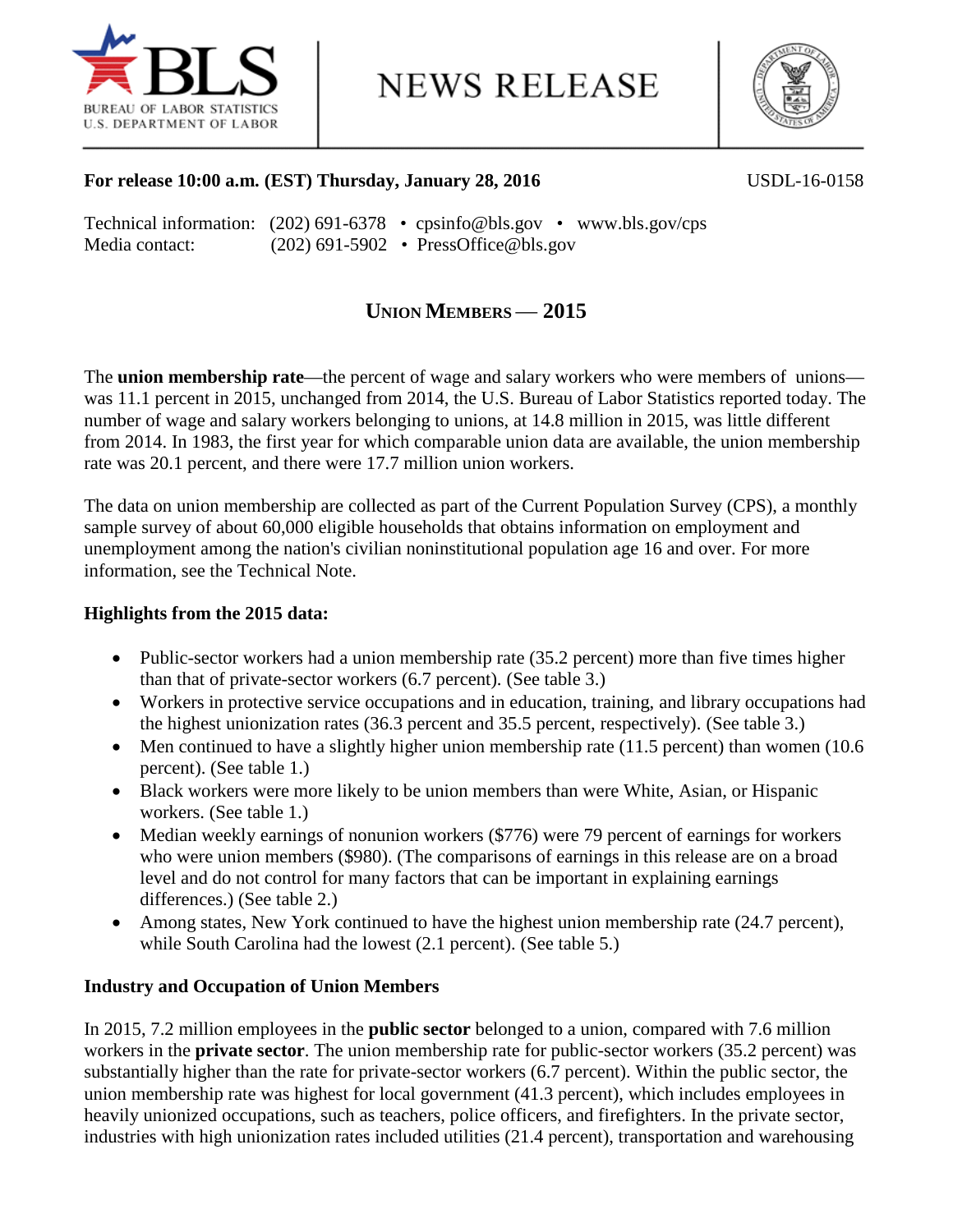(18.9 percent), educational services (13.7 percent), telecommunications (13.3 percent), and construction (13.2 percent). Low unionization rates occurred in agriculture and related industries (1.2 percent), finance (1.3 percent), food services and drinking places (1.5 percent), and professional and technical services (1.7 percent). (See table 3.)

Among **occupational groups**, the highest unionization rates in 2015 were in protective service occupations (36.3 percent) and in education, training, and library occupations (35.5 percent). The lowest unionization rates were in farming, fishing, and forestry occupations (1.9 percent) and in sales and related occupations (3.3 percent). (See table 3.)

# **Selected Characteristics of Union Members**

In 2015, the union membership rate continued to be slightly higher for **men** (11.5 percent) than for **women** (10.6 percent). (See table 1.) The gap between their rates has narrowed considerably since 1983 (the earliest year for which comparable data are available), when rates for men and women were 24.7 percent and 14.6 percent, respectively.

Among major **race and ethnicity groups**, Black workers continued to have a higher union membership rate in 2015 (13.6 percent) than workers who were White (10.8 percent), Asian (9.8 percent), or Hispanic (9.4 percent).

By **age**, union membership rates continued to be highest among workers ages 45 to 64. In 2015, 13.6 percent of workers ages 45 to 54 and 14.3 percent of those ages 55 to 64 were union members.

The union membership rate was 12.2 percent for **full-time workers**, more than twice the rate for **parttime workers**, 5.9 percent.

# **Union Representation**

In 2015, 16.4 million wage and salary workers were represented by a union. This group includes both union members (14.8 million) and workers who report no union affiliation but whose jobs are covered by a union contract (1.6 million). (See table 1.)

# **Earnings**

Among full-time wage and salary workers, union members had **median usual weekly earnings** of \$980 in 2015, while those who were not union members had median weekly earnings of \$776. In addition to coverage by a collective bargaining agreement, this earnings difference reflects a variety of influences, including variations in the distributions of union members and nonunion employees by occupation, industry, age, firm size, or geographic region. (See tables 2 and 4.)

# **Union Membership by State**

In 2015, 30 states and the District of Columbia had union membership rates below that of the U.S. average, 11.1 percent, and 20 states had rates above it. All states in the East South Central and West South Central divisions had union membership rates below the national average, and all states in the Middle Atlantic and Pacific divisions had rates above it. Union membership rates increased over the year in 24 states and the District of Columbia, declined in 23 states, and were unchanged in 3 states. (See table 5 and the map.)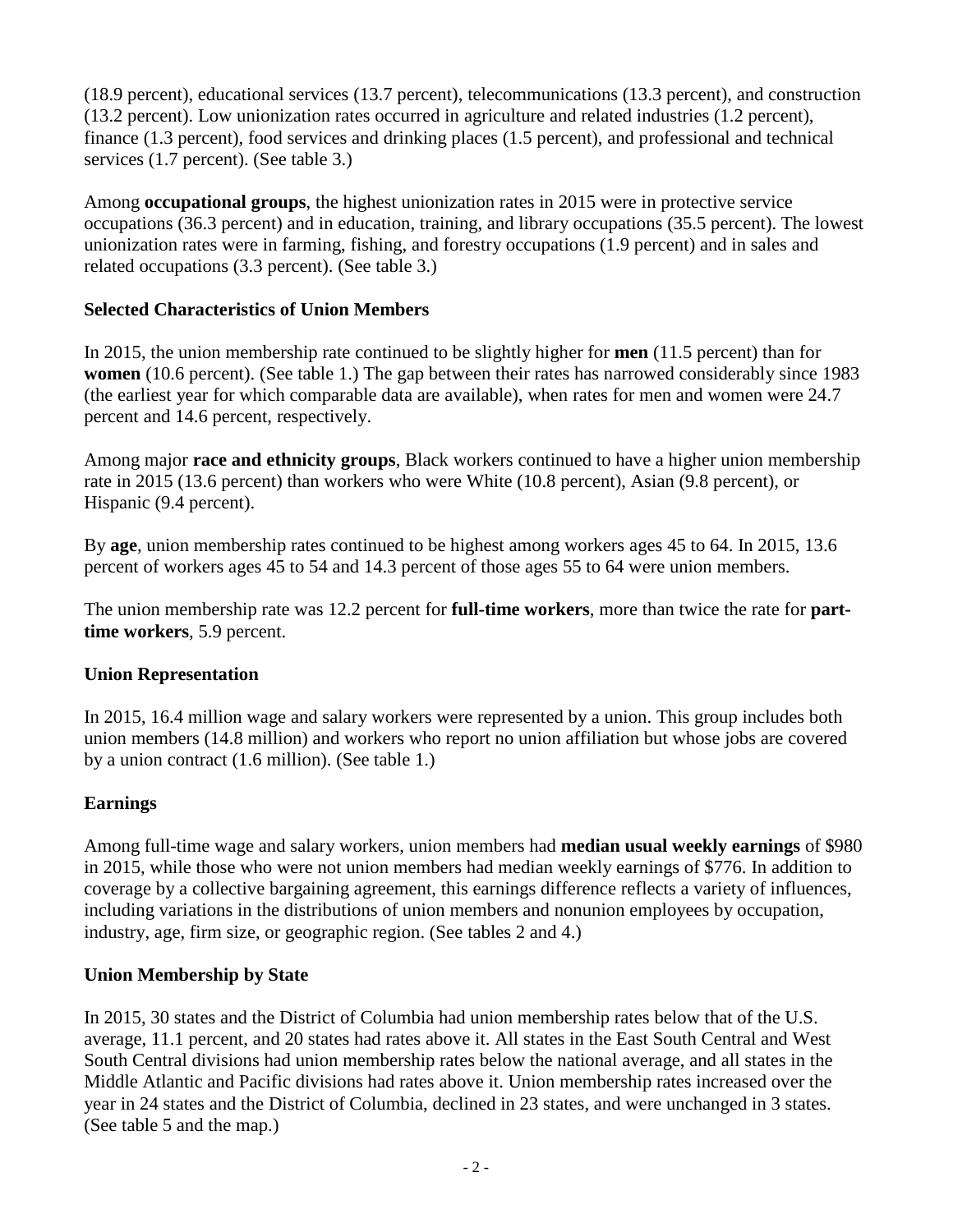Five states had union membership rates below 5.0 percent in 2015: South Carolina (2.1 percent), North Carolina (3.0 percent), Utah (3.9 percent), Georgia (4.0 percent), and Texas (4.5 percent). Two states had union membership rates over 20.0 percent in 2015: New York (24.7 percent) and Hawaii (20.4 percent).

State union membership levels depend on both the employment level and the union membership rate. The largest numbers of union members lived in California (2.5 million) and New York (2.0 million). Roughly half of the 14.8 million union members in the U.S. lived in just seven states (California, 2.5 million; New York, 2.0 million; Illinois, 0.8 million; Pennsylvania, 0.7 million; and Michigan, Ohio, and New Jersey, 0.6 million each), though these states accounted for only about one-third of wage and salary employment nationally.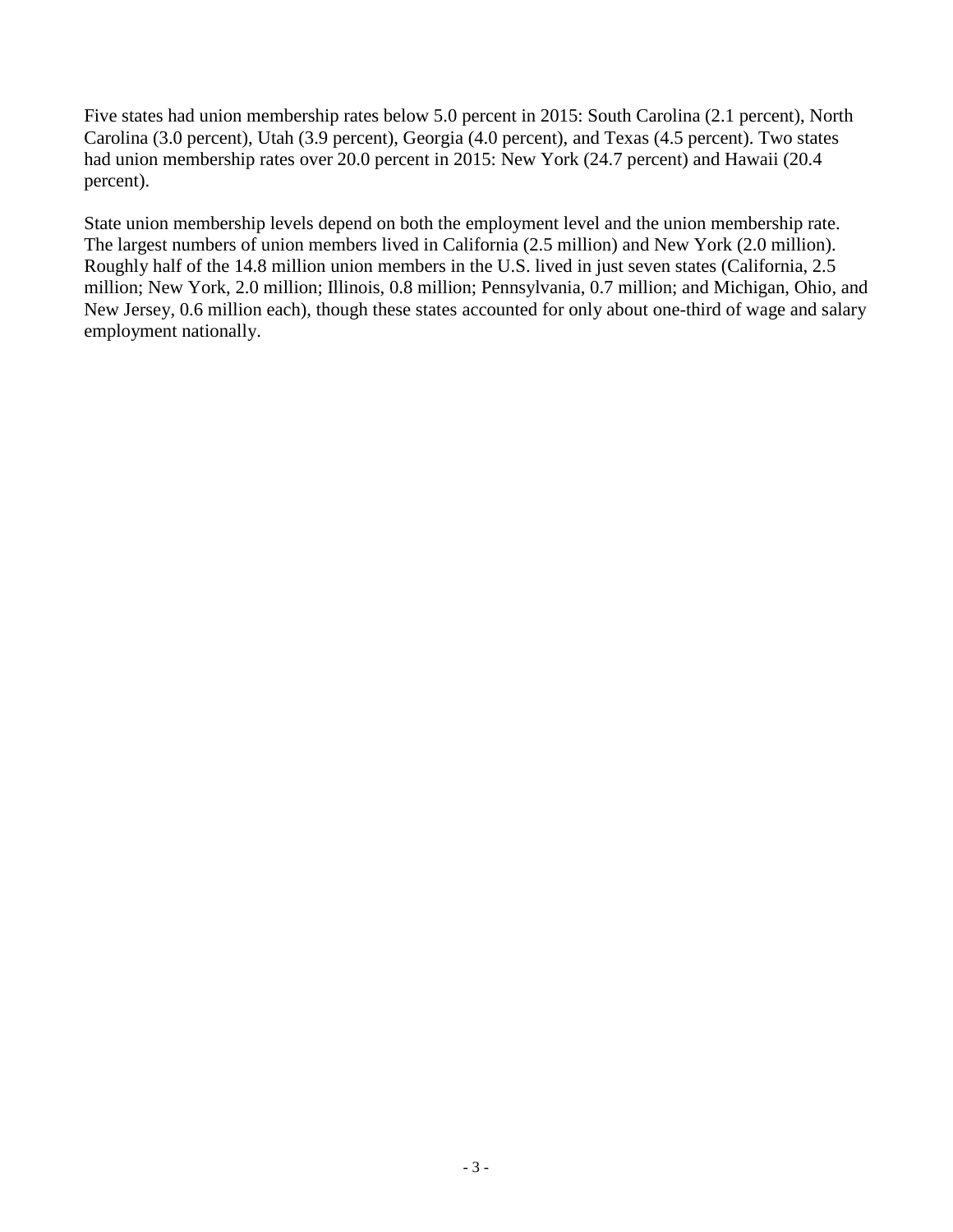# **Technical Note**

 The estimates in this release are obtained from the Current Population Survey (CPS), which provides basic information on the labor force, employment, and unemployment. The survey is conducted monthly for the Bureau of Labor Statistics by the U.S. Census Bureau from a scientifically selected national sample of about 60,000 eligible households. The union membership and earnings data are tabulated from one-quarter of the CPS monthly sample and are limited to wage and salary workers. All self-employed workers are excluded.

 Beginning in January of each year, data reflect revised population controls used in the CPS. Additional information about population controls is available on the BLS website at www.bls.gov/cps/documentation.htm#pop.

 Information in this release will be made available to sensory impaired individuals upon request. Voice phone: (202) 691- 5200; Federal Relay Service: (800) 877-8339.

#### **Reliability of the estimates**

 Statistics based on the CPS are subject to both sampling and nonsampling error. When a sample, rather than the entire population, is surveyed, there is a chance that the sample estimates may differ from the true population values they represent. The exact difference, or sampling error, varies depending on the particular sample selected, and this variability is measured by the standard error of the estimate. There is about a 90-percent chance, or level of confidence, that an estimate based on a sample will differ by no more than 1.6 standard errors from the true population value because of sampling error. BLS analyses are generally conducted at the 90-percent level of confidence. The state section of this release preserves the longtime practice of highlighting the direction of the movements in state union membership rates and levels regardless of their statistical significance.

 The CPS data also are affected by nonsampling error. Nonsampling error can occur for many reasons, including the failure to sample a segment of the population, inability to obtain information for all respondents in the sample, inability or unwillingness of respondents to provide correct information, and errors made in the collection or processing of the data.

 Information about the reliability of data from the CPS and guidance on estimating standard errors is available at www.bls.gov/cps/documentation.htm#reliability.

#### **Union membership questions**

 Employed wage and salary workers are classified as union members if they answer "yes" to the following question: *On this job, are you a member of a labor union or of an employee association similar to a union?* If the response is "no" to that question, then the interviewer asks a second question: *On this job, are you covered by a union or employee association contract?* If the response is "yes," then these persons, along with those who responded "yes" to being union members, are classified as represented by a union. If the response is "no" to both the first and second questions, then they are classified as

nonunion.

#### **Definitions**

 The principal definitions used in this release are described briefly below.

 *Union members*. Data refer to members of a labor union or an employee association similar to a union.

 *Union membership rate*. Data refer to the proportion of total wage and salary workers who are union members.

 *Represented by unions*. Data refer to both union members and workers who report no union affiliation but whose jobs are covered by a union or an employee association contract.

 *Nonunion*. Data refer to workers who are neither members of a union nor represented by a union on their job.

 *Usual weekly earnings*. Data represent earnings before taxes and other deductions and include any overtime pay, commissions, or tips usually received (at the main job in the case of multiple jobholders). Prior to 1994, respondents were asked how much they usually earned per week. Since January 1994, respondents have been asked to identify the easiest way for them to report earnings (hourly, weekly, biweekly, twice monthly, monthly, annually, other) and how much they usually earn in the reported time period. Earnings reported on a basis other than weekly are converted to a weekly equivalent. The term "usual" is as perceived by the respondent. If the respondent asks for a definition of usual, interviewers are instructed to define the term as more than half of the weeks worked during the past 4 or 5 months.

 *Median earnings*. The median is the amount which divides a given earnings distribution into two equal groups, one having earnings above the median and the other having earnings below the median. The estimating procedure places each reported or calculated weekly earnings value into \$50-wide intervals which are centered around multiples of \$50. The actual value is estimated through the linear interpolation of the interval in which the median lies.

 *Wage and salary workers*. Workers who receive wages, salaries, commissions, tips, payment in kind, or piece rates. The group includes employees in both the private and public sectors. Union membership and earnings data exclude all self-employed workers, both those with incorporated businesses as well as those with unincorporated businesses.

 *Full-time workers*. Workers who usually work 35 hours or more per week at their sole or principal job.

 *Part-time workers*. Workers who usually work fewer than 35 hours per week at their sole or principal job.

 *Hispanic or Latino ethnicity*. Refers to persons who identified themselves in the enumeration process as being Spanish, Hispanic, or Latino. Persons whose ethnicity is identified as Hispanic or Latino may be of any race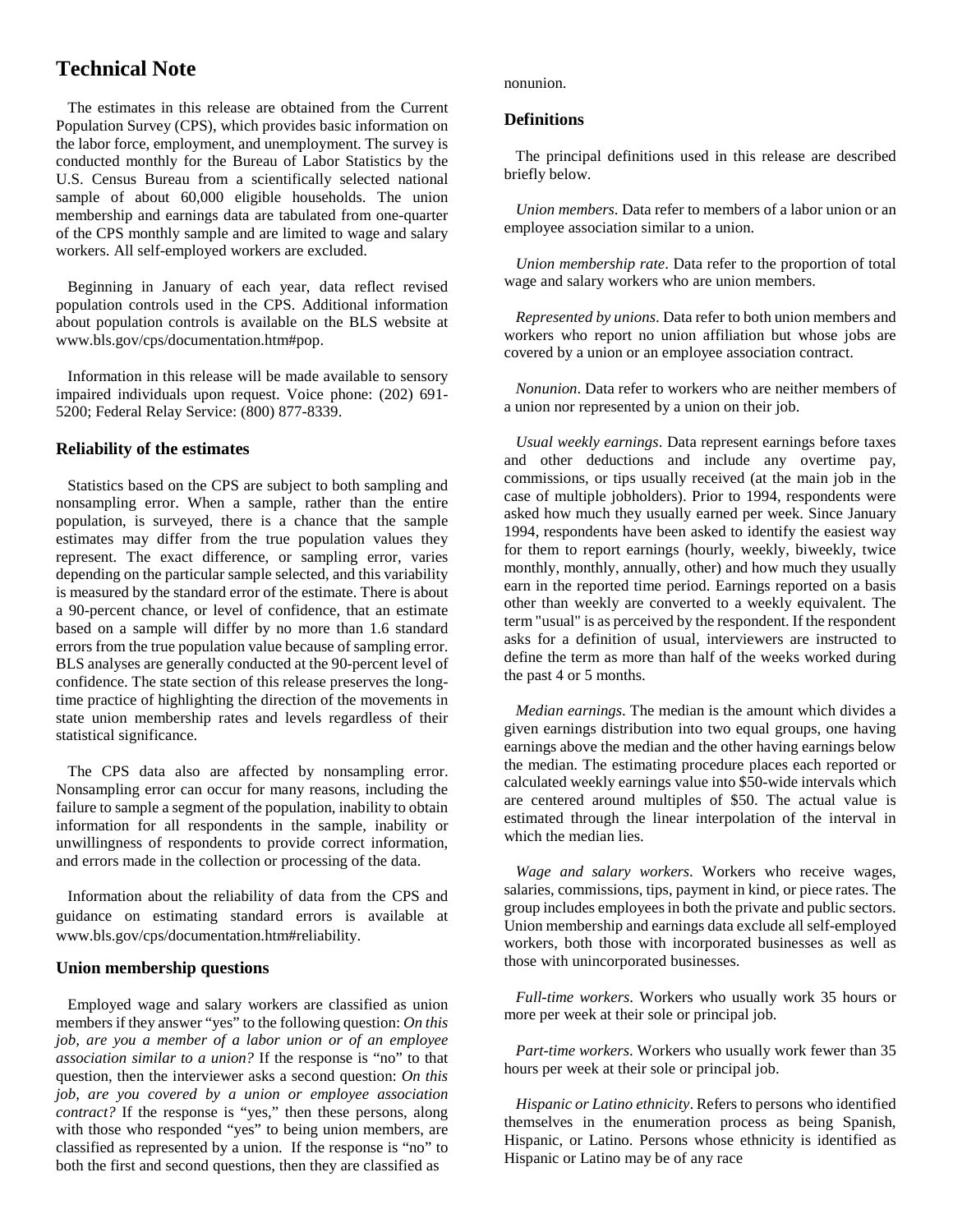### **Table 1. Union affiliation of employed wage and salary workers by selected characteristics, 2014-2015 annual averages**

[Numbers in thousands]

|                                                       |          |                                     | 2014                      |                                       |                           |          | 2015                                 |                           |                                       |                           |
|-------------------------------------------------------|----------|-------------------------------------|---------------------------|---------------------------------------|---------------------------|----------|--------------------------------------|---------------------------|---------------------------------------|---------------------------|
| Characteristic                                        | Total    | Members<br>of<br>union <sup>1</sup> |                           | Represented<br>by unions <sup>2</sup> |                           | Total    | Members<br>οf<br>unions <sup>1</sup> |                           | Represented<br>by unions <sup>2</sup> |                           |
|                                                       | employed | Total                               | Percent<br>of<br>employed | Total                                 | Percent<br>of<br>employed | employed | Total                                | Percent<br>of<br>employed | Total                                 | Percent<br>of<br>employed |
| <b>AGE AND SEX</b>                                    |          |                                     |                           |                                       |                           |          |                                      |                           |                                       |                           |
| Total, 16 years and over                              | 131,431  | 14,576                              | 11.1                      | 16,152                                | 12.3                      | 133,743  | 14,795                               | 11.1                      | 16,441                                | 12.3                      |
|                                                       | 18,019   | 804                                 | 4.5                       | 956                                   | 5.3                       | 18,311   | 800                                  | 4.4                       | 967                                   | 5.3                       |
| 25 years and over                                     | 113,412  | 13,772                              | 12.1                      | 15,196                                | 13.4                      | 115,431  | 13,995                               | 12.1                      | 15,474                                | 13.4                      |
| 25 to 34 years                                        | 30,158   | 2,879                               | 9.5                       | 3,205                                 | 10.6                      | 30,870   | 2,985                                | 9.7                       | 3,363                                 | 10.9                      |
| 35 to 44 years                                        | 27,948   | 3,460                               | 12.4                      | 3,823                                 | 13.7                      | 28,101   | 3,457                                | 12.3                      | 3,785                                 | 13.5                      |
| 45 to 54 years                                        | 28,540   | 3,927                               | 13.8                      | 4,286                                 | 15.0                      | 28,764   | 3,909                                | 13.6                      | 4,306                                 | 15.0                      |
|                                                       | 20,781   | 2,924                               | 14.1                      | 3,229                                 | 15.5                      | 21,288   | 3,035                                | 14.3                      | 3,329                                 | 15.6                      |
| 65 years and over                                     | 5,985    | 582                                 | 9.7                       | 653                                   | 10.9                      | 6,408    | 610                                  | 9.5                       | 691                                   | 10.8                      |
|                                                       |          |                                     |                           |                                       |                           |          |                                      |                           |                                       |                           |
| Men, 16 years and over                                | 68,048   | 7,939                               | 11.7                      | 8,717                                 | 12.8                      | 69,298   | 7,963                                | 11.5                      | 8,760                                 | 12.6                      |
|                                                       | 9,141    | 462                                 | 5.1                       | 540                                   | 5.9                       | 9,250    | 485                                  | 5.2                       | 563                                   | 6.1                       |
|                                                       | 58,907   | 7,476                               | 12.7                      | 8,177                                 | 13.9                      | 60,048   | 7,478                                | 12.5                      | 8,197                                 | 13.7                      |
| 25 to 34 years                                        | 16,172   | 1,611                               | 10.0                      | 1,773                                 | 11.0                      | 16,550   | 1,639                                | 9.9                       | 1,825                                 | 11.0                      |
| 35 to 44 years                                        | 14,769   | 1,913                               | 13.0                      | 2,108                                 | 14.3                      | 14,844   | 1,857                                | 12.5                      | 2,023                                 | 13.6                      |
| 45 to 54 years                                        | 14,508   | 2,085                               | 14.4                      | 2,256                                 | 15.6                      | 14,696   | 2,079                                | 14.1                      | 2,281                                 | 15.5                      |
| 55 to 64 years                                        | 10,419   | 1,553                               | 14.9                      | 1,689                                 | 16.2                      | 10,698   | 1,588                                | 14.8                      | 1,717                                 | 16.0                      |
| 65 years and over                                     | 3,040    | 315                                 | 10.4                      | 351                                   | 11.5                      | 3,259    | 315                                  | 9.7                       | 352                                   | 10.8                      |
| Women, 16 years and over                              | 63,383   | 6,638                               | 10.5                      | 7,434                                 | 11.7                      | 64,445   | 6,833                                | 10.6                      | 7,681                                 | 11.9                      |
|                                                       | 8,879    | 342                                 | 3.8                       | 416                                   | 4.7                       | 9,061    | 315                                  | 3.5                       | 405                                   | 4.5                       |
|                                                       | 54,505   | 6,296                               | 11.6                      | 7,019                                 | 12.9                      | 55,384   | 6.518                                | 11.8                      | 7,277                                 | 13.1                      |
| 25 to 34 years                                        | 13,985   | 1,268                               | 9.1                       | 1,431                                 | 10.2                      | 14,320   | 1.346                                | 9.4                       | 1,538                                 | 10.7                      |
|                                                       | 13,180   | 1,548                               | 11.7                      | 1,715                                 | 13.0                      | 13,257   | 1,600                                | 12.1                      | 1,762                                 | 13.3                      |
| 45 to 54 years                                        | 14,032   | 1,842                               | 13.1                      | 2,030                                 | 14.5                      | 14,068   | 1,830                                | 13.0                      | 2,025                                 | 14.4                      |
| 55 to 64 years                                        | 10,362   | 1,371                               | 13.2                      | 1,541                                 | 14.9                      | 10,590   | 1,447                                | 13.7                      | 1,613                                 | 15.2                      |
| 65 years and over                                     | 2,946    | 267                                 | 9.1                       | 302                                   | 10.2                      | 3,149    | 294                                  | 9.3                       | 339                                   | 10.8                      |
| RACE, HISPANIC OR LATINO ETHNICITY,<br><b>AND SEX</b> |          |                                     |                           |                                       |                           |          |                                      |                           |                                       |                           |
| White, 16 years and over                              | 104,065  | 11,274                              | 10.8                      | 12,503                                | 12.0                      | 104,991  | 11,301                               | 10.8                      | 12,627                                | 12.0                      |
|                                                       | 54,747   | 6,295                               | 11.5                      | 6,900                                 | 12.6                      | 55,402   | 6,222                                | 11.2                      | 6,875                                 | 12.4                      |
|                                                       | 49,318   | 4,979                               | 10.1                      | 5,602                                 | 11.4                      | 49,590   | 5,079                                | 10.2                      | 5,752                                 | 11.6                      |
| Black or African American, 16 years and over          | 15,830   | 2,097                               | 13.2                      | 2,303                                 | 14.6                      | 16,552   | 2,246                                | 13.6                      | 2,427                                 | 14.7                      |
|                                                       | 7,243    | 1,047                               | 14.5                      | 1,147                                 | 15.8                      | 7,558    | 1,097                                | 14.5                      | 1,174                                 | 15.5                      |
|                                                       | 8,586    | 1,050                               | 12.2                      | 1,156                                 | 13.5                      | 8,995    | 1,149                                | 12.8                      | 1,253                                 | 13.9                      |
|                                                       |          |                                     |                           |                                       |                           |          |                                      |                           |                                       |                           |
| Asian, 16 years and over                              | 7.476    | 779                                 | 10.4                      | 866                                   | 11.6                      | 7.883    | 770                                  | 9.8                       | 860                                   | 10.9                      |
|                                                       | 3,921    | 361                                 | 9.2                       | 416                                   | 10.6                      | 4,113    | 367                                  | 8.9                       | 416                                   | 10.1                      |
|                                                       | 3,555    | 418                                 | 11.8                      | 450                                   | 12.6                      | 3,770    | 403                                  | 10.7                      | 444                                   | 11.8                      |
| Hispanic or Latino ethnicity, 16 years and over.      | 21,571   | 1,978                               | 9.2                       | 2,220                                 | 10.3                      | 22,351   | 2,104                                | 9.4                       | 2,365                                 | 10.6                      |
|                                                       | 12,339   | 1,155                               | 9.4                       | 1,286                                 | 10.4                      | 12,670   | 1,211                                | 9.6                       | 1,346                                 | 10.6                      |
|                                                       | 9,232    | 823                                 | 8.9                       | 933                                   | 10.1                      | 9,681    | 892                                  | 9.2                       | 1,019                                 | 10.5                      |
| <b>FULL- OR PART-TIME STATUS3</b>                     |          |                                     |                           |                                       |                           |          |                                      |                           |                                       |                           |
|                                                       | 106.526  | 13,132                              | 12.3                      | 14,491                                | 13.6                      | 109.080  | 13,340                               | 12.2                      | 14,768                                | 13.5                      |
|                                                       | 24,707   | 1,424                               | 5.8                       | 1,636                                 | 6.6                       | 24,445   | 1,431                                | 5.9                       | 1,646                                 | 6.7                       |
|                                                       |          |                                     |                           |                                       |                           |          |                                      |                           |                                       |                           |

 $1$  Data refer to members of a labor union or an employee association similar to a union.

<sup>2</sup> Data refer to both union members and workers who report no union affiliation but whose jobs are covered by a union or an employee association contract.

<sup>3</sup> The distinction between full- and part-time workers is based on hours usually worked. These data will not sum to totals because full- or part-time status on the principal job is not identifiable for a small number of multiple jobholders.

NOTE: Estimates for the above race groups (white, black or African American, and Asian) do not sum to totals because data are not presented for all races. Persons<br>whose ethnicity is identified as Hispanic or Latino may be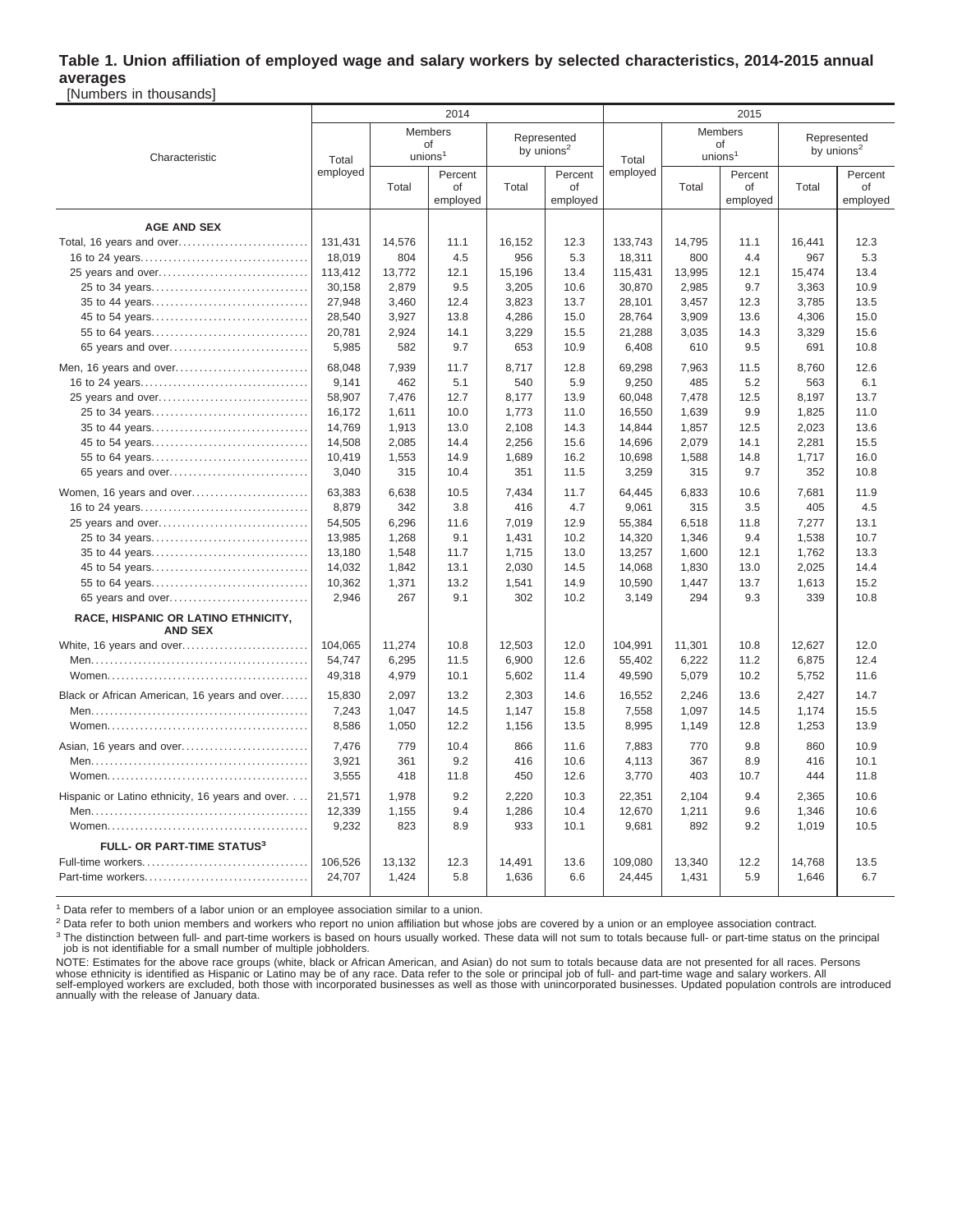#### **Table 2. Median weekly earnings of full-time wage and salary workers by union affiliation and selected characteristics, 2014-2015 annual averages**

|                                                 |            |                                             | 2014                                       |                            |            |                                             | 2015                              |                            |
|-------------------------------------------------|------------|---------------------------------------------|--------------------------------------------|----------------------------|------------|---------------------------------------------|-----------------------------------|----------------------------|
| Characteristic                                  | Total      | <b>Members</b><br>of<br>unions <sup>1</sup> | Repre-<br>sented<br>by unions <sup>2</sup> | Non-<br>union <sup>3</sup> | Total      | <b>Members</b><br>of<br>unions <sup>1</sup> | Repre-<br>sented<br>by unions $2$ | Non-<br>union <sup>3</sup> |
| <b>AGE AND SEX</b>                              |            |                                             |                                            |                            |            |                                             |                                   |                            |
|                                                 | \$791      | \$970                                       | \$965                                      | \$763                      | \$809      | \$980                                       | \$975                             | \$776                      |
|                                                 | 477        | 602                                         | 605                                        | 470                        | 487        | 616                                         | 605                               | 482                        |
|                                                 | 839        | 987                                         | 985                                        | 810                        | 860        | 997                                         | 994                               | 831                        |
|                                                 | 726        | 874                                         | 867                                        | 705                        | 735        | 886                                         | 882                               | 716                        |
|                                                 | 881        | 1,034                                       | 1,029                                      | 848                        | 900        | 1,050                                       | 1,048                             | 870                        |
|                                                 | 899        | 1,025                                       | 1,022                                      | 872                        | 923        | 1,029                                       | 1,024                             | 899                        |
|                                                 | 911        | 1,014                                       | 1,017                                      | 885                        | 927        | 1,020                                       | 1,017                             | 904                        |
|                                                 | 824        | 908                                         | 920                                        | 813                        | 873        | 961                                         | 963                               | 852                        |
|                                                 | 871        | 1.015                                       | 1.013                                      | 840                        | 895        | 1.017                                       | 1.014                             | 869                        |
|                                                 | 493        | 644                                         | 643                                        | 485                        | 510        | 655                                         | 633                               | 505                        |
|                                                 | 922        | 1,036                                       | 1,035                                      | 899                        | 947        | 1,041                                       | 1,038                             | 927                        |
|                                                 | 755        | 896                                         | 889                                        | 740                        | 770        | 888                                         | 889                               | 756                        |
|                                                 | 964        | 1,102                                       | 1,097                                      | 933                        | 983        | 1,093                                       | 1,094                             | 963                        |
|                                                 | 1.011      | 1.083                                       | 1.088                                      | 994                        | 1.040      | 1,107                                       | 1,110                             | 1.023                      |
|                                                 | 1,021      | 1,068                                       | 1,076                                      | 1,007                      | 1,064      | 1,084                                       | 1,082                             | 1,059                      |
|                                                 | 942        | 921                                         | 936                                        | 943                        | 1,003      | 1,010                                       | 998                               | 1,005                      |
|                                                 | 719        | 904                                         | 899                                        | 687                        | 726        | 928                                         | 921                               | 697                        |
|                                                 | 451        | 557                                         | 562                                        | 445                        | 450        | 567                                         | 565                               | 443                        |
|                                                 | 752        | 921                                         | 917                                        | 728                        | 761        | 944                                         | 940                               | 736                        |
|                                                 | 679        | 848                                         | 843                                        | 655                        | 690        | 884                                         | 876                               | 667                        |
|                                                 | 781        | 962                                         | 956                                        | 751                        | 804        | 1.002                                       | 1.001                             | 764                        |
|                                                 | 780        | 951                                         | 945                                        | 754                        | 799        | 958                                         | 950                               | 768                        |
| RACE, HISPANIC OR LATINO ETHNICITY,             | 780<br>740 | 931<br>879                                  | 935<br>887                                 | 757<br>719                 | 784<br>740 | 937<br>894                                  | 934<br>905                        | 759<br>718                 |
| <b>AND SEX</b>                                  |            |                                             |                                            |                            |            |                                             |                                   |                            |
|                                                 | 816        | 997                                         | 992                                        | 784                        | 835        | 1.007                                       | 999                               | 803                        |
|                                                 | 897        | 1,043                                       | 1,041                                      | 867                        | 920        | 1,051                                       | 1,044                             | 895                        |
|                                                 | 734        | 929                                         | 923                                        | 704                        | 743        | 952                                         | 944                               | 715                        |
| Black or African American, 16 years and over    | 639        | 810                                         | 807                                        | 611                        | 641        | 800                                         | 798                               | 617                        |
|                                                 | 680        | 835                                         | 833                                        | 648                        | 680        | 824                                         | 821                               | 650                        |
|                                                 | 611        | 792                                         | 788                                        | 590                        | 615        | 768                                         | 768                               | 595                        |
|                                                 | 953        | 979                                         | 998                                        | 948                        | 993        | 1,094                                       | 1.107                             | 977                        |
|                                                 | 1,080      | 1,028                                       | 1,041                                      | 1,087                      | 1,129      | 1,097                                       | 1,125                             | 1,130                      |
|                                                 | 841        | 939                                         | 950                                        | 823                        | 877        | 1,091                                       | 1,090                             | 835                        |
| Hispanic or Latino ethnicity, 16 years and over | 594        | 811                                         | 795                                        | 573                        | 604        | 862                                         | 847                               | 586                        |
|                                                 | 616        | 860                                         | 838                                        | 596                        | 631        | 901                                         | 887                               | 610                        |
|                                                 | 548        | 757                                         | 739                                        | 520                        | 566        | 778                                         | 783                               | 541                        |

<sup>1</sup> Data refer to members of a labor union or an employee association similar to a union.

<sup>2</sup> Data refer to both union members and workers who report no union affiliation but whose jobs are covered by a union or an employee association contract.

<sup>3</sup> Data refer to workers who are neither members of a union nor represented by a union on their job.

NOTE: Persons whose ethnicity is identified as Hispanic or Latino may be of any race. Data refer to the sole or principal job of full-time wage and salary workers. All self-employed workers are excluded, both those with incorporated businesses as well as those with unincorporated businesses. Updated population controls are introduced annually with the release of January data.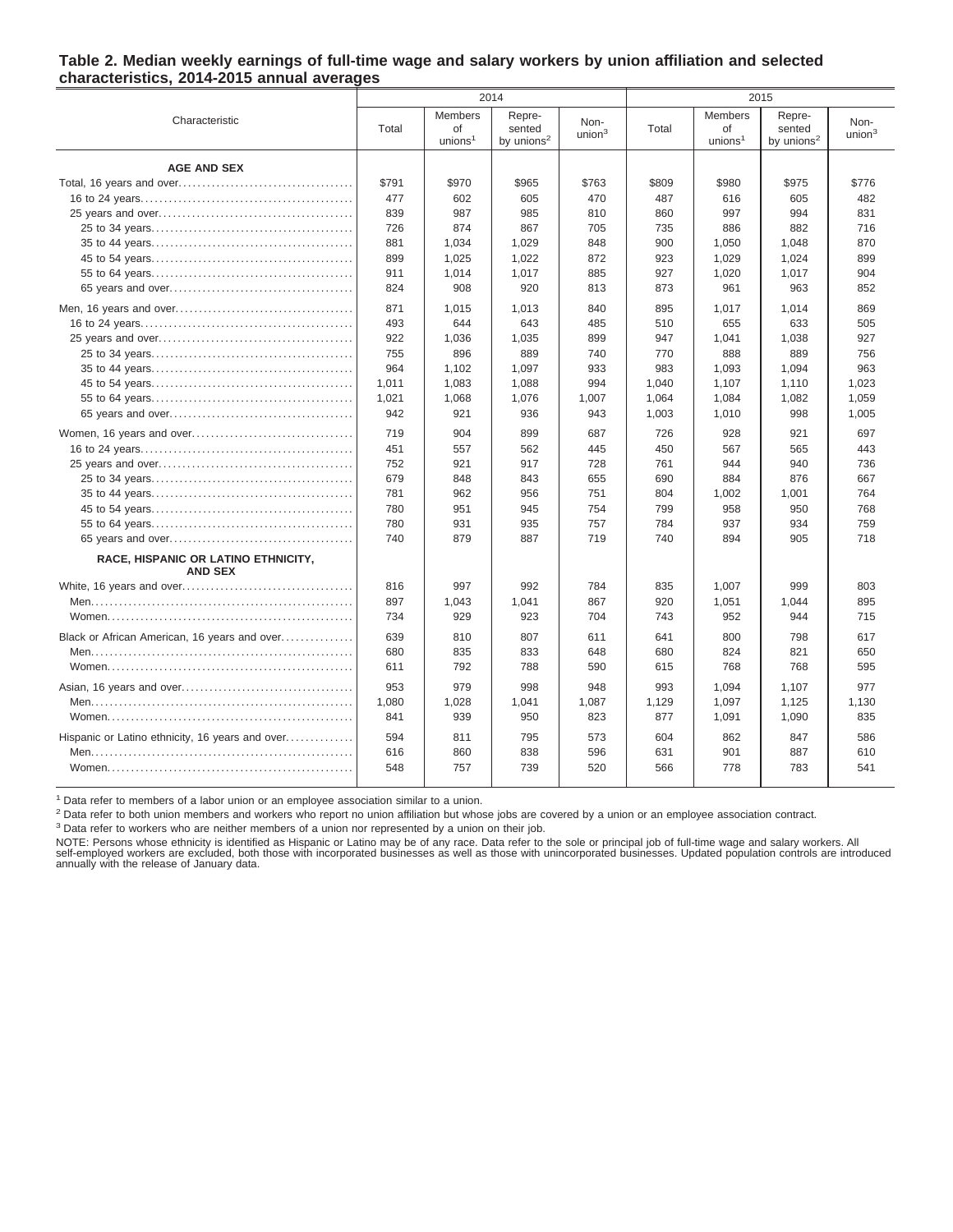#### **Table 3. Union affiliation of employed wage and salary workers by occupation and industry, 2014-2015 annual averages** [Numbers in thousands]

Occupation and industry 2014 2015 Total employed Members of unions<sup>1</sup> Represented by unions<sup>2</sup> Total employed Members of unions<sup>1</sup> Represented by unions<sup>2</sup> Total Percent of employed Total Percent of employed Total Percent of employed Total Percent of employed **OCCUPATION** Management, professional, and related occupations. . . . . . . . . . . . . . . . . . . . . . . . . . . . . . . . . . . . . . 48,890 5,835 11.9 6,612 13.5 50,939 6,132 12.0 6,983 13.7 Management, business, and financial operations occupations. . . . . . . . . . . . . . . . . . . . . . . . . . . . . . . . . . . . 18,717 870 4.6 1,016 5.4 19,636 871 4.4 1,057 5.4 Management occupations. . . . . . . . . . . . . . . . . . . . . . 12,550 562 4.5 653 5.2 13,213 581 4.4 701 5.3 Business and financial operations occupations. . . . . . . . . . . . . . . . . . . . . . . . . . . . . . . . . . 6,168 308 5.0 362 5.9 6,423 290 4.5 356 5.5 Professional and related occupations. . . . . . . . . . 30,173 4,965 1 16.5 1 5,597 1 18.5 31,302 5,261 16.8 5,926 18.9 Computer and mathematical occupations...... | 4,057 | 169 | 4.2 | 223 | 5.5 | 4,195 | 162 | 3.9 | 221 | 5.3 Architecture and engineering occupations. . . . | 2,635 | 160 | 6.1 | 190 | 7.2 | 2,777 | 190 | 6.8 | 219 | 7.9 Life, physical, and social science occupations. . . . . . . . . . . . . . . . . . . . . . . . . . . . . . . . . . 1,232 122 9.9 149 12.1 1,309 109 8.3 139 10.6 Community and social service occupations. . . . . 2,373 358 1 15.1 396 16.7 358 16.2 386 15.3 412 16.4 Legal occupations. . . . . . . . . . . . . . . . . . . . . . . . . . . . . . 1,440 86 6.0 107 7.5 1,475 83 5.6 100 6.8 Education, training, and library occupations. . . | 8,437 | 2,976 | 35.3 | 3,279 | 38.9 | 8,766 | 3,112 | 35.5 | 3,466 | 39.5 Arts, design, entertainment, sports, and media occupations. . . . . . . . . . . . . . . . . . . . . . . . . . . . . . . . . . 2,071 117 5.6 137 6.6 2,120 161 7.6 187 8.8 Healthcare practitioner and technical occupations. . . . . . . . . . . . . . . . . . . . . . . . . . . . . . . . . . 7,928 977 12.3 1,115 14.1 8,142 1,059 13.0 1,183 14.5 Service occupations. . . . . . . . . . . . . . . . . . . . . . . . . . . . . . . . 23,481 2,498 10.6 2,740 11.7 23,503 2,492 10.6 2,759 11.7 Healthcare support occupations. . . . . . . . . . . . . . . . . . 3,326 305 9.2 346 10.4 3,305 3.305 279 8.4 314 9.5 Protective service occupations. . . . . . . . . . . . . . . . . . . 3,128 1,103 35.3 1,166 37.3 3,092 1,123 36.3 1,189 38.5 Food preparation and serving related occupations. . . . . . . . . . . . . . . . . . . . . . . . . . . . . . . . . . . . 8,021 338 4.2 389 4.9 8,016 329 4.1 381 4.8 Building and grounds cleaning and maintenance occupations. . . . . . . . . . . . . . . . . . . . . . . . . . . . . . . . . . . . 4,916 504 10.2 560 11.4 4,868 473 9.7 537 11.0 Personal care and service occupations. . . . . . . . . . 4,090 248 6.1 279 6.8 4,222 288 6.8 338 8.0 Sales and office occupations. . . . . . . . . . . . . . . . . . . . . . . 30,903 2,023 6.5 2,277 7.4 30,931 2,055 6.6 2,311 7.5 Sales and related occupations. . . . . . . . . . . . . . . . . | 13,529 | 415 | 3.1 | 499 | 3.7 | 13,574 | 441 | 3.3 | 505 | 3.7 Office and administrative support occupations. . . | 17,374 | 1,608 | 9.3 | 1,778 | 10.2 | 17,357 | 1,614 | 9.3 | 1,806 | 10.4 Natural resources, construction, and maintenance occupations. . . . . . . . . . . . . . . . . . . . . . . . . . . . . . . . . . . . . . 11,627 1,782 15.3 1,909 16.4 11,694 1,751 15.0 1,868 16.0 Farming, fishing, and forestry occupations. . . . . . 935 | 24 | 2.5 | 30 | 3.2 | 971 | 18 | 1.9 | 25 | 2.5 Construction and extraction occupations. . . . . . . 6,196 | 1,104 | 17.8 | 1,167 | 18.8 | 6,193 | 1,067 | 17.2 | 1,133 | 18.3 Installation, maintenance, and repair occupations. . . . . . . . . . . . . . . . . . . . . . . . . . . . . . . . . . . . 4,496 655 14.6 711 15.8 4,530 666 14.7 710 15.7 Production, transportation, and material moving occupations. . . . . . . . . . . . . . . . . . . . . . . . . . . . . . . . . . . . . . 16,530 2,438 14.8 2,614 15.8 16,676 2,365 14.2 2,521 15.1 Production occupations. . . . . . . . . . . . . . . . . . . . . . . . . . . 8,098 1,066 13.2 1,150 14.2 8,180 1,031 12.6 1,098 13.4 Transportation and material moving occupations. . . . . . . . . . . . . . . . . . . . . . . . . . . . . . . . . . . . 8,432 1,372 16.3 1,464 17.4 8,496 1,334 15.7 1,422 16.7 **INDUSTRY** Private sector. . . . . . . . . . . . . . . . . . . . . . . . . . . . . . . . . . . . . . . 111,228 7,359 6.6 8,224 7.4 113,152 7,554 6.7 8,411 7.4 Agriculture and related industries. . . . . . . . . . . . . . . . 1.199 1 14 1 1.1 1 19 1 1.6 1 1.2 69 1 1.2 1.2 1 22 1 1.7 Nonagricultural industries. . . . . . . . . . . . . . . . . . . . . . . . 110,028 7,345 6.7 8,205 7.5 111,882 7,539 6.7 8,389 7.5 Mining, quarrying, and oil and gas extraction... | 1,040 | 50 | 4.8 | 61 | 5.9 | 866 | 47 | 5.4 | 57 | 6.5 Construction. . . . . . . . . . . . . . . . . . . . . . . . . . . . . . . . . . . 6,968 968 13.9 1,023 14.7 7,109 940 13.2 992 14.0 Manufacturing. . . . . . . . . . . . . . . . . . . . . . . . . . . . . . . . . . 14,471 1,409 9.7 1,517 10.5 14,547 1,369 9.4 1,462 10.0 Durable goods. . . . . . . . . . . . . . . . . . . . . . . . . . . . . . . 9,111 876 9.6 944 10.4 9,288 874 9.4 933 10.0 Nondurable goods. . . . . . . . . . . . . . . . . . . . . . . . . . . 5,359 534 10.0 572 10.7 5,258 494 9.4 529 10.1 Wholesale and retail trade..........................| 18,372 | 769 | 4.2 | 892 | 4.9 | 18,798 | 871 | 4.6 | 962 | 5.1 Wholesale trade. . . . . . . . . . . . . . . . . . . . . . . . . . . . . 3,232 107 3.3 129 4.0 3,346 126 3.8 139 4.2 Retail trade. . . . . . . . . . . . . . . . . . . . . . . . . . . . . . . . . . 15,141 662 4.4 763 5.0 15,452 745 4.8 823 5.3 Transportation and utilities. . . . . . . . . . . . . . . . . . . . . 5,750 1,153 20.1 1,217 21.2 5,722 1,106 19.3 1,159 20.3 Transportation and warehousing…………..| 4,814 | 945 | 19.6 | 996 | 20.7 | 4,765 | 901 | 18.9 | 946 | 19.8 Utilities. . . . . . . . . . . . . . . . . . . . . . . . . . . . . . . . . . . . . . . 935 209 22.3 221 23.7 957 205 21.4 213 22.3 Information<sup>3</sup> . . . . . . . . . . . . . . . . . . . . . . . . . . . . . . . . . . . . 2,681 231 8.6 255 9.5 2,525 217 8.6 249 9.9 Publishing, except Internet. . . . . . . . . . . . . . . . . . 581 21 3.6 22 3.8 495 19 3.9 22 4.4 Motion pictures and sound recording industries. . . . . . . . . . . . . . . . . . . . . . . . . . . . . . . . . . 347 25 7.3 29 8.2 314 37 11.7 40 12.8

See footnotes at end of table.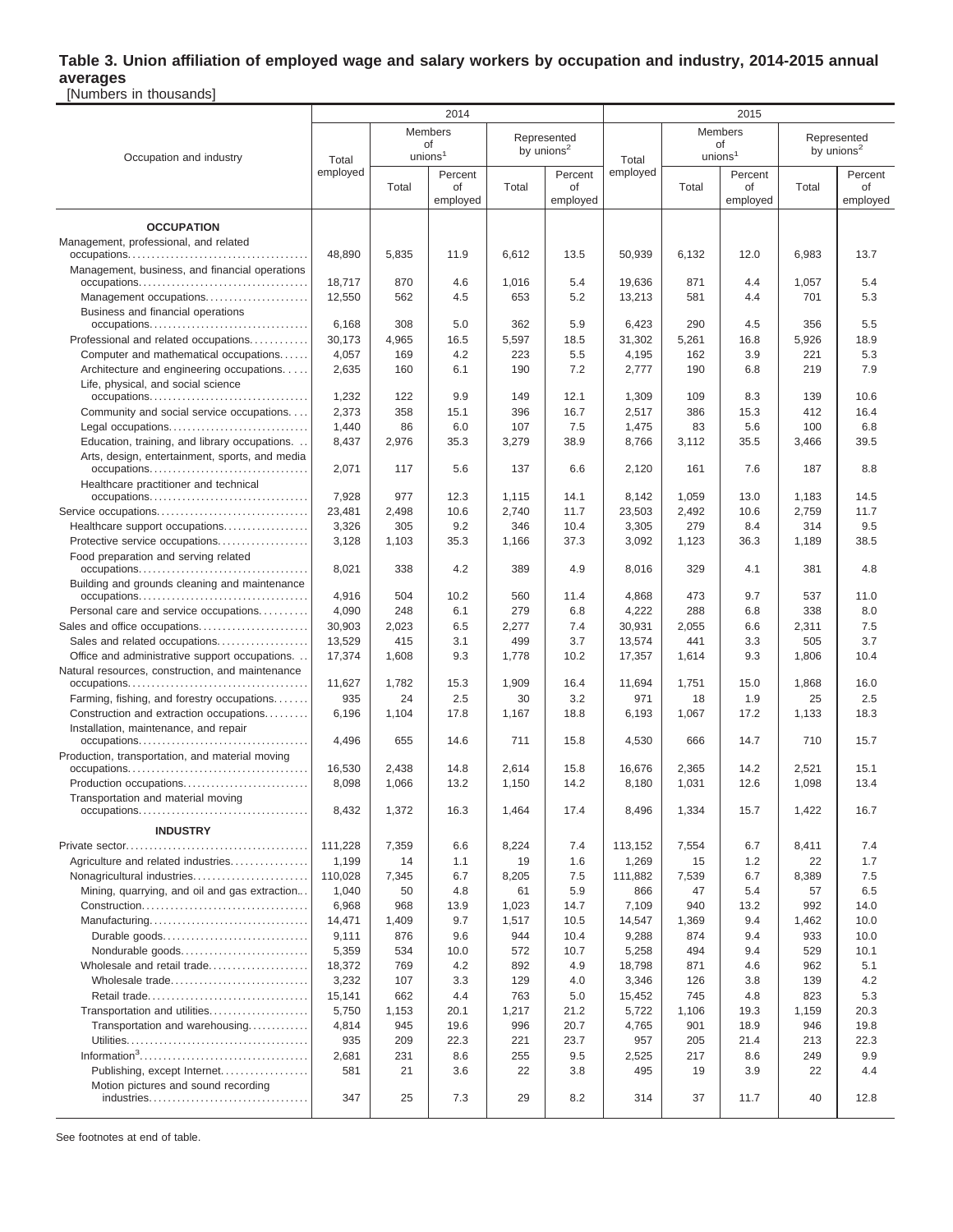#### **Table 3. Union affiliation of employed wage and salary workers by occupation and industry, 2014-2015 annual averages — Continued** [Numbers in thousands]

|                                                      |                                                      |       | 2014                      |                                       |                           | 2015     |                                            |                           |                                                                                                                                                                                        |                           |  |
|------------------------------------------------------|------------------------------------------------------|-------|---------------------------|---------------------------------------|---------------------------|----------|--------------------------------------------|---------------------------|----------------------------------------------------------------------------------------------------------------------------------------------------------------------------------------|---------------------------|--|
| Occupation and industry                              | <b>Members</b><br>of<br>unions <sup>1</sup><br>Total |       |                           | Represented<br>by unions <sup>2</sup> |                           | Total    | <b>Members</b><br>of<br>union <sup>1</sup> |                           | Represented<br>by unions <sup>2</sup>                                                                                                                                                  |                           |  |
|                                                      | employed                                             | Total | Percent<br>of<br>employed | Total                                 | Percent<br>of<br>employed | employed | Total                                      | Percent<br>of<br>employed | Total<br>48<br>131<br>242<br>129<br>70<br>59<br>113<br>458<br>218<br>240<br>2,132<br>720<br>1,412<br>449<br>158<br>291<br>127<br>165<br>227<br>205<br>8.031<br>1,160<br>2,312<br>4.559 | Percent<br>of<br>employed |  |
| Radio and television broadcasting and                | 569                                                  | 40    | 7.0                       | 43                                    | 7.6                       | 561      | 37                                         | 6.7                       |                                                                                                                                                                                        | 8.5                       |  |
| cable subscription programming<br>Telecommunications | 915                                                  | 135   | 14.8                      | 151                                   | 16.5                      | 883      | 118                                        | 13.3                      |                                                                                                                                                                                        | 14.8                      |  |
| Financial activities                                 |                                                      |       | 2.0                       | 200                                   | 2.4                       |          |                                            | 2.4                       |                                                                                                                                                                                        | 2.8                       |  |
|                                                      | 8,481                                                | 169   |                           |                                       |                           | 8,781    | 208                                        |                           |                                                                                                                                                                                        |                           |  |
| Finance and insurance                                | 6,409                                                | 92    | 1.4                       | 112                                   | 1.8                       | 6,550    | 103                                        | 1.6                       |                                                                                                                                                                                        | 2.0                       |  |
|                                                      | 4,039                                                | 53    | 1.3                       | 63                                    | 1.6                       | 4,126    | 53                                         | 1.3                       |                                                                                                                                                                                        | 1.7                       |  |
| Insurance                                            | 2,370                                                | 39    | 1.6                       | 49                                    | 2.1                       | 2,424    | 51                                         | 2.1                       |                                                                                                                                                                                        | 2.4                       |  |
| Real estate and rental and leasing                   | 2,071                                                | 77    | 3.7                       | 88                                    | 4.2                       | 2,231    | 105                                        | 4.7                       |                                                                                                                                                                                        | 5.1                       |  |
| Professional and business services                   | 13,300                                               | 309   | 2.3                       | 389                                   | 2.9                       | 13,738   | 348                                        | 2.5                       |                                                                                                                                                                                        | 3.3                       |  |
| Professional and technical services                  | 8.045                                                | 109   | 1.4                       | 157                                   | 2.0                       | 8,327    | 142                                        | 1.7                       |                                                                                                                                                                                        | 2.6                       |  |
| Management, administrative, and waste                |                                                      |       |                           |                                       |                           |          |                                            |                           |                                                                                                                                                                                        |                           |  |
| services                                             | 5,254                                                | 199   | 3.8                       | 232                                   | 4.4                       | 5,411    | 206                                        | 3.8                       |                                                                                                                                                                                        | 4.4                       |  |
| Education and health services                        | 21,147                                               | 1,728 | 8.2                       | 2,003                                 | 9.5                       | 21,572   | 1.867                                      | 8.7                       |                                                                                                                                                                                        | 9.9                       |  |
| Educational services                                 | 4,338                                                | 508   | 11.7                      | 599                                   | 13.8                      | 4,551    | 625                                        | 13.7                      |                                                                                                                                                                                        | 15.8                      |  |
| Health care and social assistance                    | 16,809                                               | 1,220 | 7.3                       | 1,404                                 | 8.4                       | 17,021   | 1,242                                      | 7.3                       |                                                                                                                                                                                        | 8.3                       |  |
| Leisure and hospitality                              | 11,997                                               | 387   | 3.2                       | 454                                   | 3.8                       | 12,357   | 389                                        | 3.1                       |                                                                                                                                                                                        | 3.6                       |  |
| Arts, entertainment, and recreation                  | 2,166                                                | 140   | 6.5                       | 158                                   | 7.3                       | 2,250    | 144                                        | 6.4                       |                                                                                                                                                                                        | 7.0                       |  |
| Accommodation and food services                      | 9,831                                                | 247   | 2.5                       | 296                                   | 3.0                       | 10,107   | 245                                        | 2.4                       |                                                                                                                                                                                        | 2.9                       |  |
| Accommodation                                        | 1.455                                                | 130   | 8.9                       | 143                                   | 9.8                       | 1.575    | 116                                        | 7.4                       |                                                                                                                                                                                        | 8.0                       |  |
| Food services and drinking places                    | 8,377                                                | 117   | 1.4                       | 153                                   | 1.8                       | 8,532    | 129                                        | 1.5                       |                                                                                                                                                                                        | 1.9                       |  |
| Other services <sup>3</sup>                          | 5,821                                                | 171   | 2.9                       | 193                                   | 3.3                       | 5,867    | 177                                        | 3.0                       |                                                                                                                                                                                        | 3.9                       |  |
| Other services, except private households            | 5,026                                                | 157   | 3.1                       | 178                                   | 3.5                       | 5,055    | 166                                        | 3.3                       |                                                                                                                                                                                        | 4.1                       |  |
|                                                      | 20,203                                               | 7,218 | 35.7                      | 7,927                                 | 39.2                      | 20,591   | 7.241                                      | 35.2                      |                                                                                                                                                                                        | 39.0                      |  |
| Federal government                                   | 3,408                                                | 939   | 27.5                      | 1,078                                 | 31.6                      | 3,591    | 979                                        | 27.3                      |                                                                                                                                                                                        | 32.3                      |  |
|                                                      | 6,264                                                | 1,867 | 29.8                      | 2,056                                 | 32.8                      | 6,875    | 2,079                                      | 30.2                      |                                                                                                                                                                                        | 33.6                      |  |
| Local government                                     | 10,532                                               | 4,412 | 41.9                      | 4.793                                 | 45.5                      | 10,126   | 4,183                                      | 41.3                      |                                                                                                                                                                                        | 45.0                      |  |
|                                                      |                                                      |       |                           |                                       |                           |          |                                            |                           |                                                                                                                                                                                        |                           |  |

<sup>1</sup> Data refer to members of a labor union or an employee association similar to a union.

<sup>2</sup> Data refer to both union members and workers who report no union affiliation but whose jobs are covered by a union or an employee association contract. <sup>3</sup> Includes other industries, not shown separately.

NOTE: Data refer to the sole or principal job of full- and part-time wage and salary workers. All self-employed workers are excluded, both those with incorporated<br>businesses as well as those with unincorporated businesses.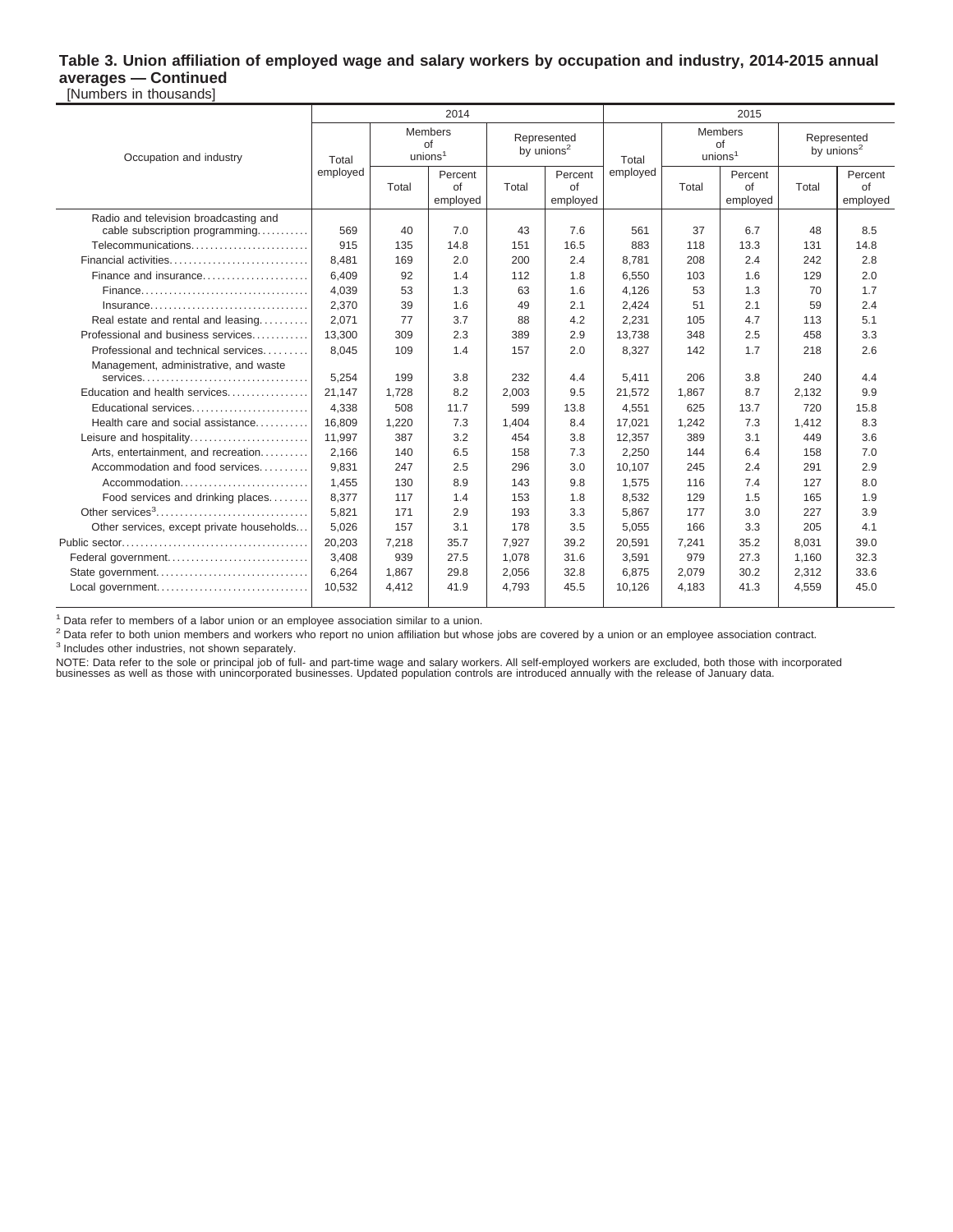#### **Table 4. Median weekly earnings of full-time wage and salary workers by union affiliation, occupation, and industry, 2014-2015 annual averages**

|                                                   |                |                                     | 2014                                       |                    |                |                                   | 2015                                       |                    |
|---------------------------------------------------|----------------|-------------------------------------|--------------------------------------------|--------------------|----------------|-----------------------------------|--------------------------------------------|--------------------|
| Occupation and industry                           | Total          | Members<br>of<br>union <sup>1</sup> | Repre-<br>sented<br>by unions <sup>2</sup> | Non-<br>union $^3$ | Total          | Members<br>of<br>unions $1$       | Repre-<br>sented<br>by unions <sup>2</sup> | Non-<br>union $^3$ |
| <b>OCCUPATION</b>                                 |                |                                     |                                            |                    |                |                                   |                                            |                    |
| Management, professional, and related occupations | \$1,137        | \$1.132                             | \$1.129                                    | \$1,139            | \$1,158        | \$1,152                           | \$1,148                                    | \$1,160            |
| Management, business, and financial operations    |                |                                     |                                            |                    |                |                                   |                                            |                    |
|                                                   | 1,227          | 1,246                               | 1,243                                      | 1,226              | 1,258          | 1,273                             | 1,291                                      | 1,257              |
|                                                   | 1,295          | 1,333                               | 1,333                                      | 1,292              | 1,351          | 1,386                             | 1,380                                      | 1,349              |
| Business and financial operations occupations     | 1,107          | 1,135                               | 1,131                                      | 1,104              | 1,137          | 1,108                             | 1,132                                      | 1,138              |
| Professional and related occupations              | 1,078          | 1,117                               | 1,112                                      | 1,068              | 1,112          | 1,140                             | 1,132                                      | 1,103              |
| Computer and mathematical occupations             | 1,368          | 1,288                               | 1,277                                      | 1,373              | 1,428          | 1,388                             | 1,327                                      | 1,434              |
| Architecture and engineering occupations          | 1,377          | 1,416                               | 1,424                                      | 1,370              | 1,424          | 1,393                             | 1,399                                      | 1,427              |
| Life, physical, and social science occupations    | 1,168          | 1,271                               | 1,276                                      | 1,141              | 1,206          | 1,249                             | 1,266                                      | 1,187              |
| Community and social service occupations          | 858            | 1,017                               | 1,010                                      | 822                | 889            | 1,014                             | 1,008                                      | 855                |
|                                                   | 1,271          | 1,208                               | 1,333                                      | 1,270              | 1,391          | 1,551                             | 1,547                                      | 1,373              |
| Education, training, and library occupations      | 953            | 1,077                               | 1,069                                      | 851                | 956            | 1,095                             | 1,074                                      | 860                |
| Arts, design, entertainment, sports, and media    | 956            | 1,130                               | 1,110                                      | 946                | 1,001          | 1,228                             | 1,212                                      | 984                |
| Healthcare practitioner and technical occupations | 1,033          | 1,128                               | 1,115                                      | 1,020              | 1,041          | 1,211                             | 1,194                                      | 1,014              |
|                                                   | 505            | 762                                 | 751                                        | 482                | 509            | 753                               | 742                                        | 489                |
| Healthcare support occupations                    | 498            | 569                                 | 558                                        | 493                | 498            | 544                               | 546                                        | 495                |
| Protective service occupations                    | 833            | 1,107                               | 1,093                                      | 687                | 796            | 1,031                             | 1,029                                      | 687                |
| Food preparation and serving related occupations  | 439            | 535                                 | 525                                        | 433                | 441            | 515                               | 512                                        | 436                |
| Building and grounds cleaning and maintenance     |                |                                     |                                            |                    |                |                                   |                                            |                    |
|                                                   | 480            | 644                                 | 633                                        | 456                | 486            | 648                               | 628                                        | 469                |
| Personal care and service occupations             | 487            | 591                                 | 583                                        | 480                | 498            | 515                               | 521                                        | 496                |
|                                                   | 666            | 788                                 | 788                                        | 654                | 673            | 810                               | 801                                        | 662                |
| Office and administrative support occupations     | 705<br>651     | 728<br>801                          | 724<br>801                                 | 704<br>632         | 716<br>656     | 702<br>831                        | 710<br>821                                 | 716<br>639         |
| Natural resources, construction, and maintenance  |                |                                     |                                            |                    |                |                                   |                                            |                    |
|                                                   | 756            | 1,076                               | 1,062                                      | 705                | 761            | 1,070                             | 1,052                                      | 711                |
| Farming, fishing, and forestry occupations        | 429            |                                     |                                            | 423                | 464            |                                   |                                            | 460                |
| Construction and extraction occupations           | 756            | 1,095                               | 1,078                                      | 697                | 749            | 1,082                             | 1,064                                      | 695                |
| Installation, maintenance, and repair occupations | 821            | 1,064                               | 1,057                                      | 782                | 839            | 1,066                             | 1,051                                      | 799                |
| Production, transportation, and material moving   | 642            | 838                                 | 830                                        | 614                | 656            | 850                               | 842                                        | 622                |
|                                                   | 646            | 825                                 | 824                                        | 620                | 663            | 824                               | 826                                        | 635                |
| Transportation and material moving occupations    | 637            | 850                                 | 836                                        | 608                | 646            | 876                               | 859                                        | 610                |
| <b>INDUSTRY</b>                                   | 763            | 907                                 | 900                                        | 753                | 776            | 917                               | 912                                        | 765                |
| Agriculture and related industries                | 502            |                                     | $\overline{\phantom{0}}$                   | 501                | 522            | $\overline{\phantom{0}}$          | $\overline{\phantom{0}}$                   | 519                |
|                                                   | 767            | 907                                 | 901                                        | 756                | 781            | 918                               | 913                                        | 769                |
| Mining, quarrying, and oil and gas extraction     | 1,136          | 1,150                               | 1,176                                      | 1,130              | 1,162          |                                   | 1,170                                      | 1,162              |
|                                                   | 775            | 1,123                               | 1,108                                      | 724                | 784            | 1,099                             | 1,093                                      | 743                |
|                                                   | 812            | 861                                 | 854                                        | 807                | 839            | 876                               | 868                                        | 833                |
|                                                   | 840            | 888                                 | 886                                        | 833                | 872            | 889                               | 881                                        | 871                |
|                                                   | 765            | 808                                 | 795                                        | 761                | 776            | 849                               | 841                                        | 768                |
| Wholesale and retail trade                        | 641            | 669                                 | 670                                        | 638                | 653            | 673                               | 671                                        | 652                |
|                                                   | 818            | 772                                 | 773                                        | 821                | 841            | 876                               | 863                                        | 840                |
|                                                   | 602            | 641                                 | 643                                        | 600                | 610            | 621                               | 622                                        | 609                |
| Transportation and utilities                      | 826            | 1,011                               | 1,009                                      | 785                | 843            | 1,007                             | 1,003                                      | 803                |
| Transportation and warehousing                    | 780            | 947                                 | 947                                        | 748                | 790            | 980                               | 977                                        | 754                |
|                                                   | 1,156          | 1,275                               | 1,283                                      | 1,078              | 1,133          | 1,194                             | 1,188                                      | 1,116              |
|                                                   | 1,040<br>1,068 | 1,115<br>$\overline{\phantom{0}}$   | 1,090<br>$\overline{\phantom{0}}$          | 1,029<br>1,081     | 1,102<br>1,098 | 1,260<br>$\overline{\phantom{0}}$ | 1,242<br>$\qquad \qquad -$                 | 1,077<br>1,102     |
| Motion pictures and sound recording industries    | 1,021          |                                     | $\overline{\phantom{0}}$                   | 993                | 996            |                                   | L.                                         | 935                |
| Radio and television broadcasting and cable       |                |                                     |                                            |                    |                |                                   |                                            |                    |
|                                                   | 902            | $\overline{\phantom{0}}$            | $\overline{\phantom{0}}$                   | 879                | 980            | $\overline{\phantom{0}}$          | $\overline{\phantom{0}}$                   | 968                |
|                                                   | 1,145          | 1,143                               | 1,114                                      | 1,151              | 1,162          | 1,212                             | 1,208                                      | 1,148              |
|                                                   | 941            | 879                                 | 884                                        | 942                | 964            | 915                               | 924                                        | 964                |
|                                                   | 989            | 880                                 | 893                                        | 991                | 1,024          | 983                               | 1,004                                      | 1,024              |
|                                                   | 1,012          | 862                                 | 889                                        | 1,014              | 1,061          | 923                               | 1,082                                      | 1,060              |
|                                                   | 959            | $\overline{\phantom{0}}$            | $\overline{\phantom{0}}$                   | 960                | 973            | 988                               | 981                                        | 973                |
| Real estate and rental and leasing                | 768            | 876                                 | 869                                        | 762                | 782            | 891                               | 893                                        | 772                |
| Professional and business services                | 915            | 805                                 | 851                                        | 918                | 951            | 874                               | 906                                        | 953                |
| Professional and technical services               | 1,199          | 1,081                               | 1,145                                      | 1,203              | 1,256          | 1,297                             | 1,268                                      | 1,255              |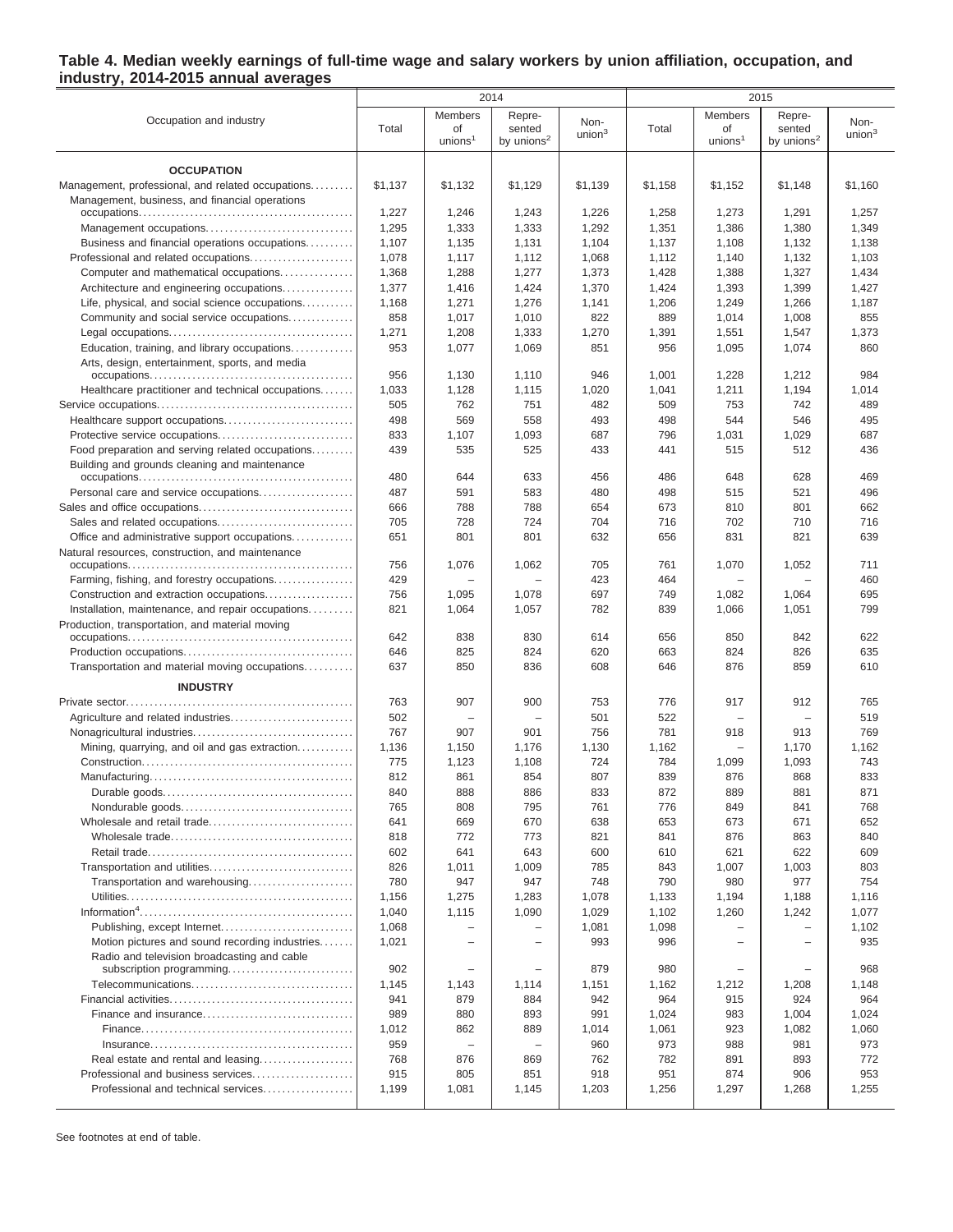#### **Table 4. Median weekly earnings of full-time wage and salary workers by union affiliation, occupation, and industry, 2014-2015 annual averages — Continued**

|                                                |       |                                             | 2014                                       |                            |       | 2015                                       |                                            |                            |  |
|------------------------------------------------|-------|---------------------------------------------|--------------------------------------------|----------------------------|-------|--------------------------------------------|--------------------------------------------|----------------------------|--|
| Occupation and industry                        | Total | <b>Members</b><br>of<br>unions <sup>1</sup> | Repre-<br>sented<br>by unions <sup>2</sup> | Non-<br>union <sup>3</sup> | Total | <b>Members</b><br>of<br>union <sup>1</sup> | Repre-<br>sented<br>by unions <sup>2</sup> | Non-<br>union <sup>3</sup> |  |
| Management, administrative, and waste services | \$580 | \$743                                       | \$735                                      | \$575                      | \$605 | \$684                                      | \$672                                      | \$603                      |  |
| Education and health services                  | 777   | 926                                         | 925                                        | 763                        | 787   | 962                                        | 946                                        | 768                        |  |
|                                                | 902   | 967                                         | 978                                        | 879                        | 918   | 1,025                                      | 1.015                                      | 896                        |  |
| Health care and social assistance              | 750   | 893                                         | 886                                        | 740                        | 754   | 916                                        | 904                                        | 742                        |  |
|                                                | 505   | 636                                         | 624                                        | 500                        | 515   | 606                                        | 592                                        | 511                        |  |
| Arts, entertainment, and recreation            | 650   | 688                                         | 683                                        | 642                        | 657   | 672                                        | 680                                        | 655                        |  |
| Accommodation and food services                | 481   | 602                                         | 591                                        | 478                        | 492   | 579                                        | 558                                        | 489                        |  |
|                                                | 544   | 639                                         | 639                                        | 522                        | 546   | 645                                        | 639                                        | 532                        |  |
| Food services and drinking places              | 465   | 496                                         | 485                                        | 465                        | 480   | 492                                        | 490                                        | 480                        |  |
|                                                | 644   | 871                                         | 843                                        | 636                        | 684   | 903                                        | 879                                        | 677                        |  |
| Other services, except private households      | 671   | 887                                         | 865                                        | 662                        | 710   | 916                                        | 900                                        | 703                        |  |
|                                                | 927   | 1,014                                       | 1,014                                      | 850                        | 944   | 1,029                                      | 1,023                                      | 878                        |  |
|                                                | 1,103 | 1,050                                       | 1.072                                      | 1,136                      | 1.113 | 1,058                                      | 1,064                                      | 1,159                      |  |
|                                                | 886   | 967                                         | 966                                        | 821                        | 909   | 988                                        | 982                                        | 867                        |  |
|                                                | 899   | 1,026                                       | 1,020                                      | 780                        | 914   | 1.043                                      | 1.033                                      | 783                        |  |
|                                                |       |                                             |                                            |                            |       |                                            |                                            |                            |  |

 $1$  Data refer to members of a labor union or an employee association similar to a union.

<sup>2</sup> Data refer to both union members and workers who report no union affiliation but whose jobs are covered by a union or an employee association contract.

<sup>3</sup> Data refer to workers who are neither members of a union nor represented by a union on their job.

4 Includes other industries, not shown separately.

- Data not shown where base is less than 50,000.

NOTE: Data refer to the sole or principal job of full-time wage and salary workers. All self-employed workers are excluded, both those with incorporated businesses as well<br>as those with unincorporated businesses. Updated p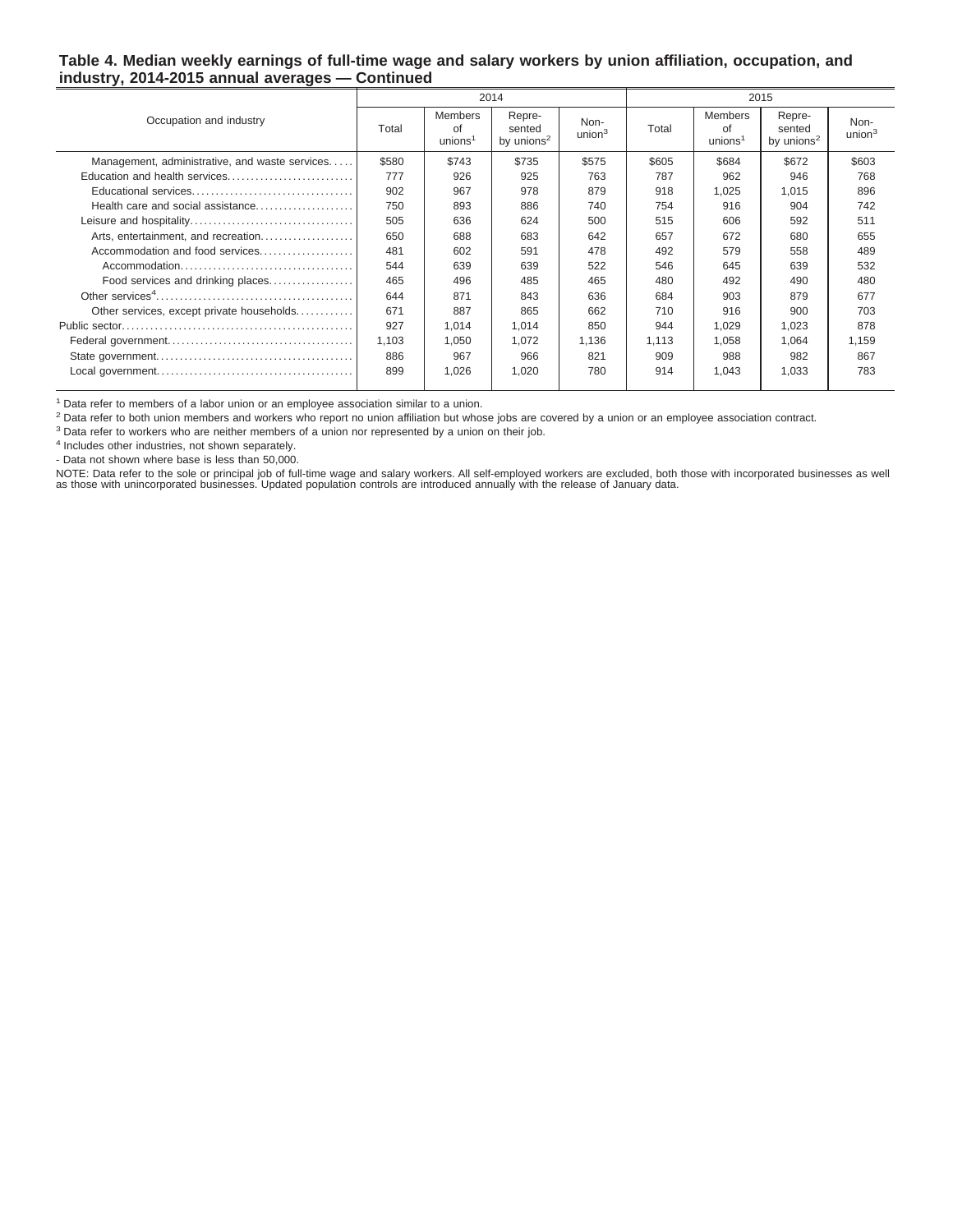# **Table 5. Union affiliation of employed wage and salary workers by state, 2014-2015 annual averages**

[Numbers in thousands]

|              |                        |       | 2014               |       |               |                        | 2015                |               |       |                        |
|--------------|------------------------|-------|--------------------|-------|---------------|------------------------|---------------------|---------------|-------|------------------------|
|              | Members<br>Represented |       |                    |       |               | Members<br>Represented |                     |               |       |                        |
|              |                        |       | of                 |       | by unions $2$ |                        |                     | of            |       | by unions <sup>2</sup> |
| <b>State</b> | Total<br>employed      |       | union <sup>1</sup> |       |               | Total<br>employed      | unions <sup>1</sup> |               |       |                        |
|              |                        | Total | Percent<br>οf      | Total | Percent<br>οf |                        | Total               | Percent<br>οf | Total | Percent<br>of          |
|              |                        |       | employed           |       | employed      |                        |                     | employed      |       | employed               |
|              |                        |       |                    |       |               |                        |                     |               |       |                        |
|              | 1,887                  | 204   | 10.8               | 228   | 12.1          | 1,863                  | 190                 | 10.2          | 204   | 11.0                   |
|              | 307                    | 70    | 22.8               | 75    | 24.4          | 304                    | 60                  | 19.6          | 66    | 21.7                   |
|              | 2,593                  | 138   | 5.3                | 173   | 6.7           | 2,661                  | 138                 | 5.2           | 163   | 6.1                    |
|              | 1,108                  | 52    | 4.7                | 60    | 5.4           | 1,155                  | 58                  | 5.1           | 74    | 6.4                    |
|              | 15,135                 | 2,472 | 16.3               | 2,652 | 17.5          | 15,657                 | 2,486               | 15.9          | 2,689 | 17.2                   |
|              | 2,328                  | 221   | 9.5                | 250   | 10.7          | 2,310                  | 194                 | 8.4           | 215   | 9.3                    |
|              | 1,564                  | 231   | 14.8               | 245   | 15.7          | 1,587                  | 269                 | 17.0          | 277   | 17.4                   |
|              | 384                    | 38    | 9.9                | 43    | 11.3          | 412                    | 38                  | 9.2           | 43    | 10.4                   |
|              | 325                    | 28    | 8.6                | 35    | 10.7          | 334                    | 35                  | 10.4          | 40    | 12.1                   |
|              | 8,042                  | 455   | 5.7                | 561   | 7.0           | 7,994                  | 546                 | 6.8           | 671   | 8.4                    |
|              | 3,926                  | 170   | 4.3                | 193   | 4.9           | 4,016                  | 162                 | 4.0           | 206   | 5.1                    |
|              | 572                    | 124   | 21.8               | 131   | 22.9          | 583                    | 119                 | 20.4          | 126   | 21.7                   |
|              | 641                    | 34    | 5.3                | 43    | 6.7           | 679                    | 46                  | 6.8           | 50    | 7.3                    |
|              | 5,500                  | 831   | 15.1               | 880   | 16.0          | 5,566                  | 847                 | 15.2          | 892   | 16.0                   |
|              | 2,802                  | 299   | 10.7               | 335   | 12.0          | 2,828                  | 283                 | 10.0          | 319   | 11.3                   |
|              | 1,459                  | 156   | 10.7               | 184   | 12.6          | 1,435                  | 138                 | 9.6           | 174   | 12.2                   |
|              | 1,287                  | 95    | 7.4                | 116   | 9.0           | 1,255                  | 110                 | 8.7           | 136   | 10.8                   |
|              | 1,714                  | 189   | 11.0               | 219   | 12.8          | 1,705                  | 187                 | 11.0          | 207   | 12.1                   |
|              | 1,834                  | 96    | 5.2                | 118   | 6.4           | 1,847                  | 107                 | 5.8           | 126   | 6.8                    |
|              | 566                    | 62    | 11.0               | 71    | 12.5          | 549                    | 64                  | 11.6          | 75    | 13.6                   |
|              | 2,612                  | 310   | 11.9               | 347   | 13.3          | 2,757                  | 287                 | 10.4          | 337   | 12.2                   |
|              | 3,036                  | 415   | 13.7               | 445   | 14.7          | 3,103                  | 402                 | 12.9          | 441   | 14.2                   |
|              | 4,028                  | 585   | 14.5               | 631   | 15.7          | 4,083                  | 621                 | 15.2          | 672   | 16.5                   |
|              | 2,538                  | 360   | 14.2               | 380   | 15.0          | 2,565                  | 363                 | 14.2          | 385   | 15.0                   |
|              | 1,028                  | 38    | 3.7                | 46    | 4.5           | 1,103                  | 60                  | 5.4           | 75    | 6.8                    |
|              | 2,559                  | 214   | 8.4                | 249   | 9.7           | 2,615                  | 230                 | 8.8           | 257   | 9.8                    |
|              | 414                    | 52    | 12.7               | 57    | 13.8          | 427                    | 52                  | 12.2          | 59    | 13.9                   |
|              | 877                    | 64    | 7.3                | 79    | 9.0           | 882                    | 68                  | 7.7           | 80    | 9.0                    |
|              | 1,173                  | 169   | 14.4               | 192   | 16.4          | 1,232                  | 177                 | 14.3          | 203   | 16.5                   |
|              | 626                    | 62    | 9.9                | 72    | 11.5          | 641                    | 62                  | 9.7           | 73    | 11.4                   |
|              | 3,860                  | 635   | 16.5               | 664   | 17.2          | 3,880                  | 596                 | 15.4          | 644   | 16.6                   |
|              | 763                    | 43    | 5.7                | 56    | 7.4           | 782                    | 49                  | 6.2           | 61    | 7.9                    |
|              | 8,060                  | 1,980 | 24.6               | 2,081 | 25.8          | 8,249                  | 2,038               | 24.7          | 2,141 | 26.0                   |
|              | 3,936                  | 76    | 1.9                | 126   | 3.2           | 4,089                  | 123                 | 3.0           | 167   | 4.1                    |
|              | 353                    | 18    | 5.0                | 24    | 6.9           | 352                    | 19                  | 5.4           | 24    | 6.8                    |
|              | 4,958                  | 615   | 12.4               | 688   | 13.9          | 4,914                  | 606                 | 12.3          | 670   | 13.6                   |
|              | 1,465                  | 89    | 6.0                | 106   | 7.2           | 1,567                  | 88                  | 5.6           | 116   | 7.4                    |
|              | 1,554                  | 243   | 15.6               | 264   | 17.0          | 1,586                  | 235                 | 14.8          | 256   | 16.2                   |
|              | 5,525                  | 703   | 12.7               | 754   | 13.7          | 5,601                  | 747                 | 13.3          | 804   | 14.4                   |
|              | 453                    | 68    | 15.1               | 72    | 15.8          | 483                    | 68                  | 14.2          | 72    | 14.9                   |
|              | 1,884                  | 41    | 2.2                | 61    | 3.2           | 1,960                  | 41                  | 2.1           | 57    | 2.9                    |
|              | 363                    | 18    | 4.9                | 22    | 6.0           | 382                    | 22                  | 5.9           | 26    | 6.9                    |
|              | 2,514                  | 127   | 5.0                | 141   | 5.6           | 2,693                  | 146                 | 5.4           | 175   | 6.5                    |
|              | 11,205                 | 543   | 4.8                | 700   | 6.2           | 11,177                 | 503                 | 4.5           | 626   | 5.6                    |
|              | 1,236                  | 46    | 3.7                | 57    | 4.6           | 1,274                  | 50                  | 3.9           | 67    | 5.2                    |
|              | 286                    | 32    | 11.1               | 37    | 13.1          | 284                    | 36                  | 12.6          | 42    | 14.7                   |
|              | 3,665                  | 179   | 4.9                | 228   | 6.2           | 3,736                  | 202                 | 5.4           | 258   | 6.9                    |
|              | 2,914                  | 491   | 16.8               | 536   | 18.4          | 2,977                  | 500                 | 16.8          | 536   | 18.0                   |
|              | 687                    | 73    | 10.6               | 80    | 11.6          | 665                    | 83                  | 12.4          | 91    | 13.7                   |
|              | 2,626                  | 306   | 11.7               | 327   | 12.5          | 2,682                  | 223                 | 8.3           | 253   | 9.4                    |
|              | 255                    | 17    | 6.7                | 19    | 7.5           | 261                    | 19                  | 7.1           | 22    | 8.2                    |
|              |                        |       |                    |       |               |                        |                     |               |       |                        |

<sup>1</sup> Data refer to members of a labor union or an employee association similar to a union.

<sup>2</sup> Data refer to both union members and workers who report no union affiliation but whose jobs are covered by a union or an employee association contract.

NOTE: Data refer to the sole or principal job of full- and part-time wage and salary workers. All self-employed workers are excluded, both those with incorporated businesses as well as those with unincorporated businesses. Updated population controls are introduced annually with the release of January data.